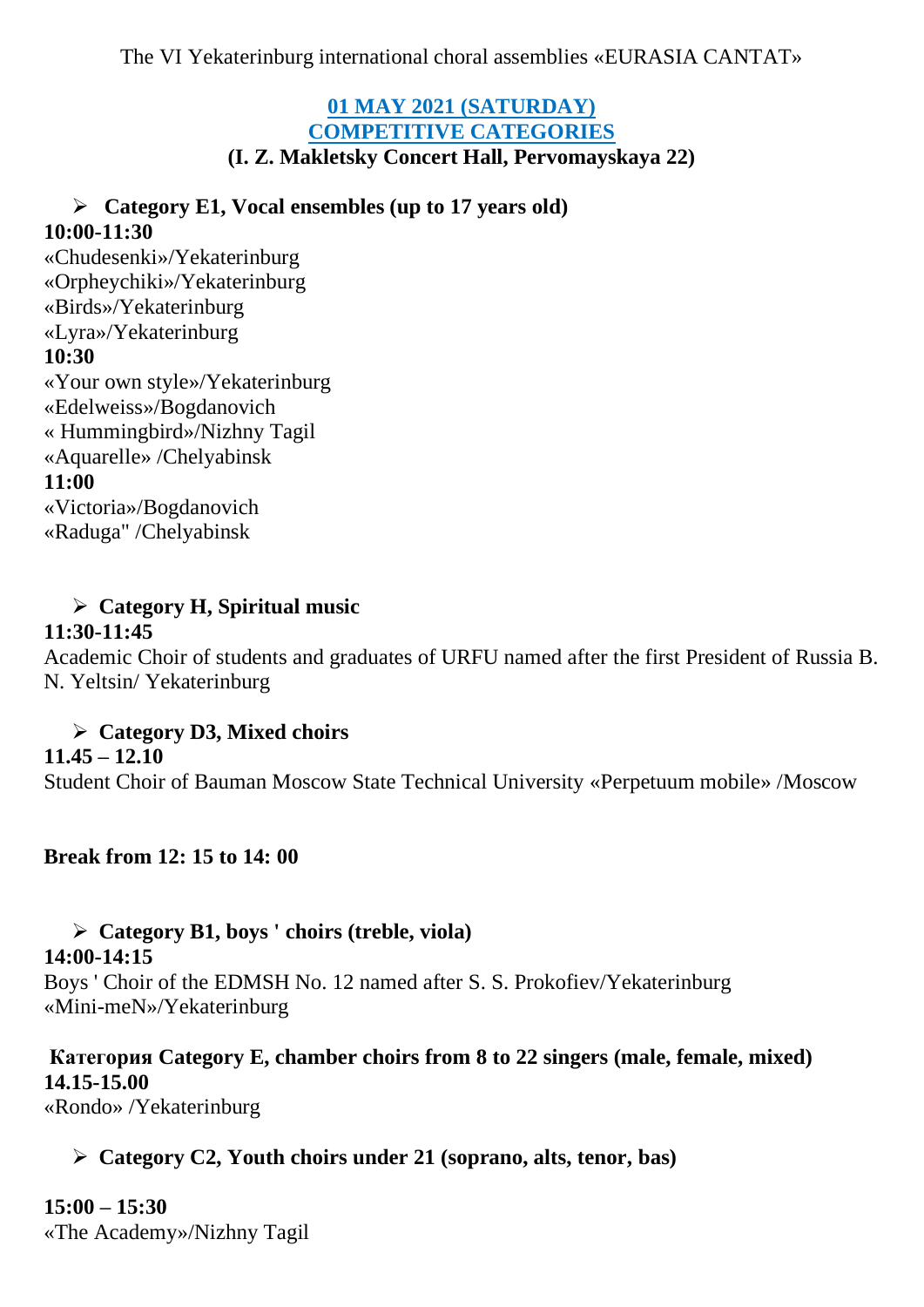«Kama cantabile» /Perm

➢ **Category E2, vocal ensembles (from 17 years old) 15.30 – 16.00 Ensembles:** «Anima»/Perm «Riviera»/Perm

➢ **Category S, free 16:00 – 16:20**  «Cantus parentes»/Yekaterinburg «Sinara singer»/Yekaterinburg

#### **02 MAY 2021 (SUNDAY) COMPETITIVE CATEGORIES (I. Z. Makletsky Concert Hall, Pervomayskaya 22)**

### ➢ **Category A 1, children's choirs up to 12 years old**

#### **10.00**

«Presto» /Yekaterinburg «Galaktika»/Perm «Cloud» /Yekaterinburg «Spring»/ Yekaterinburg «Slavia»/Yekaterinburg «Spiritus»/Yekaterinburg

#### **11:00**

«Accent»/Yekaterinburg «Watercolors»/Forest «Rosinki» /Yekaterinburg «Classic»/Yekaterinburg «Watercolour»/Yekaterinburg «Fantasy»/Yekaterinburg

#### **12:00**

«Sparks» /Yekaterinburg «Green shoes»/Nizhny Tagil «Sozvuchie»/Magnitogorsk

### **Break from 12: 25-14: 00**

# ➢ **Category A2, Children's choirs under 16**

### **14.00**

«Wings» / Perm «Arabesque» /Yekaterinburg